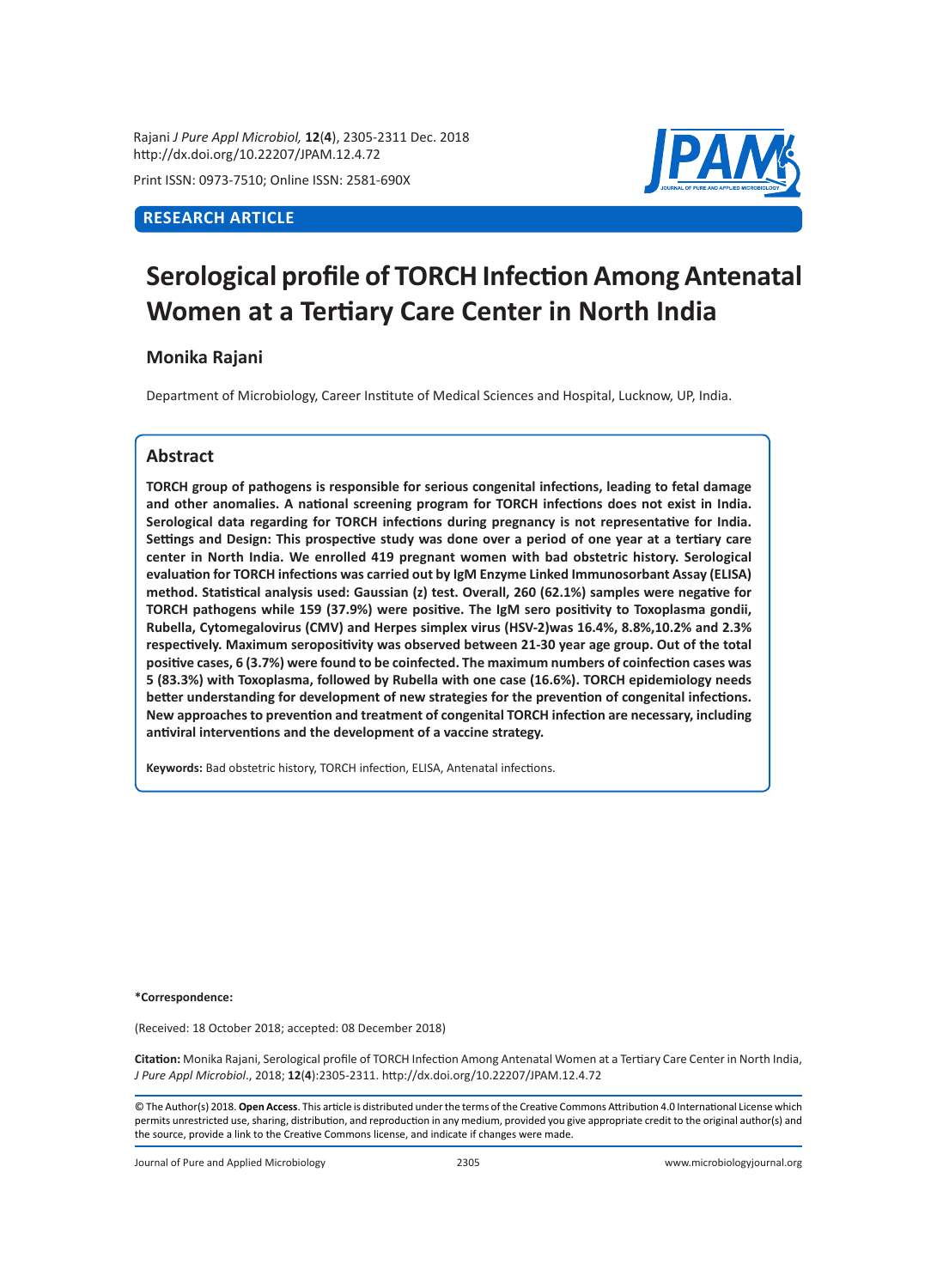## **INTRODUCTION**

TORCH is an acronym which stands for Toxoplasmosis, Other (Varicella-Zoster virus infection, Syphilis, Parvovirus B19,Hepatitis B), Rubella virus,Cytomegalovirus infection and Herpes Simplex virus infection.<sup>1</sup> The term Bad Obstetric History (BOH) is applied to mothers in whom a previous poor pregnancy outcome is likely to have a bearing on the prognosis of her present pregnancy. BOH implies poor pregnancy outcomes in terms of intrauterine fetal death, intrauterine growth retardation, still births, two or more consecutive spontaneous abortions, early neonatal death and/or congenital anomalies.<sup>2</sup> The TORCH group of pathogens are responsible for serious congenital infections during pregnancy, leading to fetal damage or other anomalies.<sup>1</sup> Epidemiology of these infections is variable. Transmission of these pathogens may occur prenatally, perinatally, and postnatally. Transplacental passage of organisms, contact with vaginal and blood secretions, or exposure to breast milk are the common modes of transmission for CMV and HSV.<sup>3</sup> Poor hygienic conditions, water, soil and airborne respiratory droplets also favor their spread.<sup>3</sup>

Majority of the TORCH infections cause mild maternal illness, but fetal consequences are serious. Treatment of maternal infection frequently has no impact on fetal outcome. Early recognition of maternal disease and fetal monitoring once disease is recognized is vital. Knowledge of these diseases will help the clinician appropriately counsel mothers on preventive measures to avoid these infections, and will aid in counseling parents on the potential for adverse fetal outcomes when these infections are present. Evidence of infection may be evident in new born, infancy, or in later life. The clinical manifestations seen in infected newborn infant are abnormal growth or developmental abnormalities. The infection can also present as multiple clinical and laboratory abnormalities. Primary infection leads to more damage than the secondary or reactivated infection.<sup>4</sup> Each causative agent has distinct manifestation but features could also be overlapping.<sup>4</sup>

Most of the maternal infections are initially asymptomatic. Diagnosis based on clinical presentation is difficult. Thus, the diagnosis of these infections largely depends on serological evidence. Utilizing the TORCH panel for screening may help to prevent many of these potential birth defects, as some of the TORCH infections can be effectively treated if the mother is diagnosed early in her pregnancy. The detection of the IgM antibody against Toxoplasma, Rubella, HSV and CMV is the best diagnostic modality for these infections.<sup>5</sup> A national screening program for TORCH infections is lacking in India. A representative serological data for TORCH infection during pregnancy is lacking. So this study was undertaken to evaluate the seroprevalence of TORCH infections in pregnant women with bad obstetric history (BOH) attending a tertiary care hospital in North India. Ig M antibodies against T. gondii, Rubella, HSV and CMV were determined.

#### **MATERIAL & METHODS**

This prospective study was carried on over a period of one year from January 2017 to December 2017 in Department of Microbiology at a tertiary care center in North India. 419 serum samples from pregnant women in first trimester with a bad obstetric history were included in the study. The serum samples were accompanied with a requisition form for TORCH profile and a brief clinical history of the patient. The patients were in the age group of 18-40 years Anti- Toxoplasma, anti Rubella, anti HSV and anti- CMV IgM antibodies were assayed by an enzyme linked immunosorbent assay (ELISA) method using Calbiotech kits as per the manufacturer's instructions.

Gaussian (z) test, confidence interval was used for statistical analysis. The study was approved by institutional ethics committee.

#### **RESULTS**

The patients were distributed age wise i.e <20 years, 21-25 years, 26-30 years, 31-35 years and >36 years. The average age of the participants in this study was  $28.05 \pm 5.36$  years. Overall 419 serum samples were tested against anti- Toxoplasma, anti- Rubella, anti HSV and anti-CMV IgM antibodies by EL ISA. Overall, 260(62.1%) samples were negative for TORCH pathogens while 159(37.9%) were positive.

Out of the total positive cases, 69 cases (16.4%) were found to be seropositive for Ig M anti Toxoplasma antibodies, 37(8.8%) were positive for Ig M anti Rubella, 10(2.3%) were positive for Ig M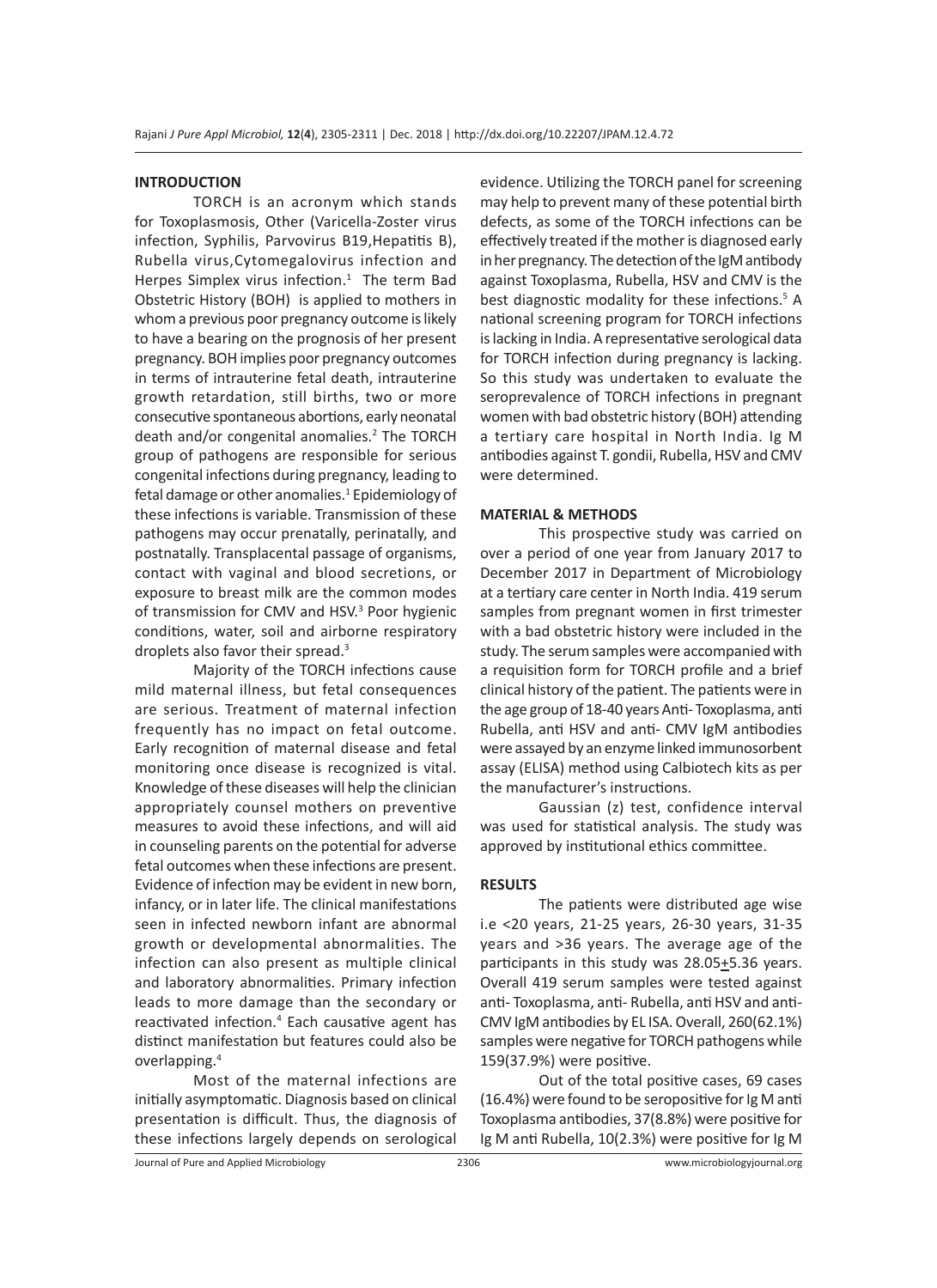anti HSV and 43 (10.2%) were positive for Ig M anti CMV. (Tables 1 & 2).

In <20 yrs of age group, the total positive cases(12.5%), cases were distributed equally between IgM anti Toxoplasma(50%)and Ig M anti Rubella (50%), while none of the other markers were positive. In 21-25 yrs of age group, out of the total positive cases (47.5%), the majority of cases were positive for Ig M anti Toxoplasma and Ig M anti CMV (34.6%) followed by Ig M anti R(24.4%) and Ig M anti HSV(6.1%). In the 26-30 yrs of age group, out of total positive cases (45%), IgM anti Toxoplasma accounted for maximum number of cases (42%), followed by and Ig M anti CMV (27.5%), IgM anti Rubella (21.7%) and IgM anti HSV (8.6%). In 31-35 yrs of age group, out of total positive cases (28.5%), IgM anti Toxoplasma accounted for majority of the cases (53.8%), followed by Ig M anti CMV (26.9%), IgM anti Rubella (15.3%) and IgM anti HAV(3.8%). In >36 yrs of age group, out of the total positive cases(27.5%),

**Table 1.** Month wise seropositivity of torch infections

Ig M anti Toxoplasma was positive in 63.6% of cases while Ig M anti Rubella was positive in 36.3%% of the cases. None of the other markers were positive (Table 3).

On analyzing age wise seropositivity of TORCH pathogens, maximum seropositivity was observed in 21-30 years age group. Age wise seropositivity of Ig M anti Toxoplasma and Ig M anti HSV was highest in 26-30 years being 18.9% and 3.9% respectively. In addition, age wise seropositivity of Ig M anti Rubella and Ig M anti CMV was highest in 21-25 years of age being 11.6% and 16.5%respectively. (Table 2, Figure 1)

Statistically, incidence of TORCH was not seen significantly above the average in any of the age groups.

Out of 159 positive cases (37.9%), 6 (3.7%) were found to be coinfected. The maximum number of coinfection cases was seen to be associated with Toxoplasma with 5 (83.3%) cases followed by Rubella with 1 case (16.6%).

| Month        | Total  |      | Positive |      | <b>Ngl OXOT</b> |      | Rubella Ig | M    | CMV IgM   | <b>HSV</b> |           |
|--------------|--------|------|----------|------|-----------------|------|------------|------|-----------|------------|-----------|
|              | sample | %    | p-value  | %    | p-value         | %    | p-value    | %    | p-value   | %          | p-value   |
| JAN          | 34     | 70.6 | < 0.001  | 32.4 | 0.048           | 11.8 | 0.592      | 26.5 | 0.033     | 0.0        | <b>NA</b> |
| <b>FEB</b>   | 30     | 26.7 | 0.164    | 16.7 | 0.980           | 0.0  | <b>NA</b>  | 10.0 | 0.956     | 0.0        | <b>NA</b> |
| <b>MAR</b>   | 21     | 61.9 | 0.023    | 4.8  | 0.012           | 9.5  | 0.910      | 42.9 | 0.003     | 4.8        | 0.611     |
| <b>APR</b>   | 19     | 36.8 | 0.924    | 26.3 | 0.331           | 5.3  | 0.490      | 5.3  | 0.325     | 0.0        | <b>NA</b> |
| <b>MAY</b>   | 40     | 32.5 | 0.466    | 17.5 | 0.868           | 5.0  | 0.270      | 7.5  | 0.501     | 2.5        | 0.968     |
| <b>JUN</b>   | 33     | 78.8 | < 0.001  | 63.6 | < 0.001         | 6.1  | 0.510      | 6.1  | 0.307     | 3.0        | 0.833     |
| JUL          | 38     | 31.6 | 0.402    | 0.0  | <b>NA</b>       | 18.4 | 0.126      | 13.2 | 0.602     | 0.0        | <b>NA</b> |
| <b>AUG</b>   | 47     | 14.9 | < 0.001  | 0.0  | <b>NA</b>       | 14.9 | 0.241      | 0.0  | <b>NA</b> | 0.0        | <b>NA</b> |
| <b>SEP</b>   | 40     | 35.0 | 0.701    | 0.0  | <b>NA</b>       | 10.0 | 0.800      | 12.5 | 0.674     | 12.5       | 0.053     |
| OCT          | 38     | 31.6 | 0.402    | 0.0  | <b>NA</b>       | 13.2 | 0.427      | 15.8 | 0.353     | 2.6        | 0.929     |
| <b>NOV</b>   | 42     | 47.6 | 0.207    | 38.1 | 0.004           | 7.1  | 0.677      | 0.0  | <b>NA</b> | 2.4        | 0.994     |
| <b>DEC</b>   | 37     | 8.1  | < 0.001  | 8.1  | 0.061           | 0.0  | NA.        | 0.0  | <b>NA</b> | 0.0        | NA.       |
| <b>TOTAL</b> | 419    | 37.9 |          | 16.5 |                 | 8.8  |            | 10.3 |           | 2.4        |           |

\* p-values are calculated to compare the incidence rate month wise with the average using Gaussian (z) test.

|  |  | Table 2. Overall sero-positivity of Toxoplasma, Rubella, HSV and CMV |  |  |  |  |
|--|--|----------------------------------------------------------------------|--|--|--|--|
|--|--|----------------------------------------------------------------------|--|--|--|--|

| Serological test    | Percentage of<br>Total<br>total positive<br>positive |      | 95% CI for<br>Incidence<br>Lower | Upper |
|---------------------|------------------------------------------------------|------|----------------------------------|-------|
| IgM anti-Toxoplasma | 69                                                   | 16.4 | 12.85                            | 19.95 |
| IgM anti-Rubella    | 37                                                   | 8.8  | 6.09                             | 11.51 |
| IgM anti-CMV        | 43                                                   | 10.2 | 7.30                             | 13.10 |
| IgM anti-HSV        | 10                                                   | 2.3  | 0.86                             | 3.74  |

Journal of Pure and Applied Microbiology 2307 www.microbiologyjournal.org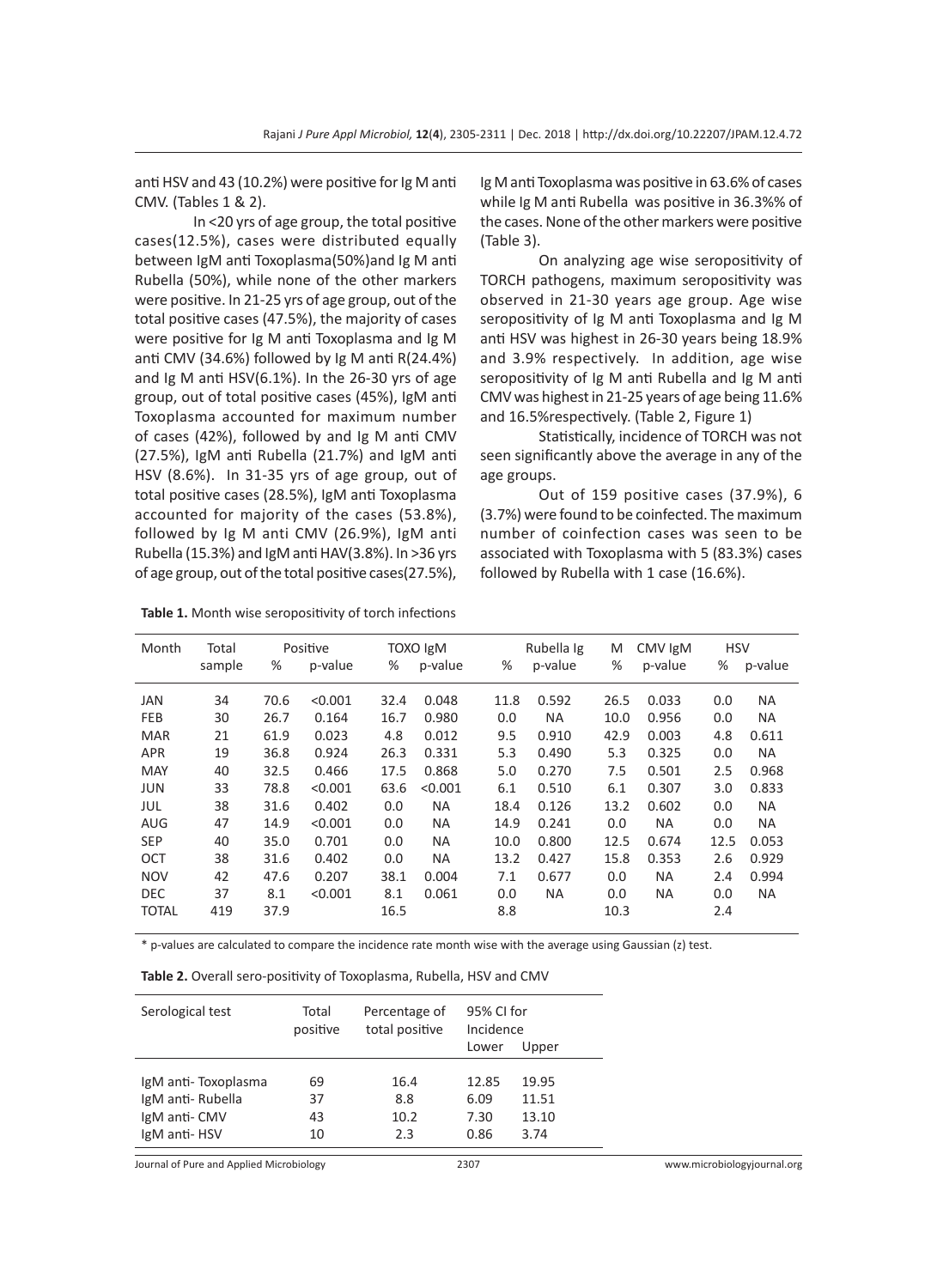

Rajani *J Pure Appl Microbiol,* **12**(**4**), 2305-2311 | Dec. 2018 | http://dx.doi.org/10.22207/JPAM.12.4.72

**Fig. 1.** Overall seropositivity of TORCH pathogens in different age groups

Out of 69 cases positive for Toxoplasma, 5 cases (7.2%) were found to be coinfected. Out of these 5 cases, 2 cases (2.8%) were coinfected with rubella and 2 with CMV (2.8%) and 1 (1.4%) with HSV. In our study, 1 cases of coinfection were seen to occur between Rubella and CMV. (Table 4)

#### **DISCUSSION**

Maternal infections caused by TORCH agents leads to neonatal and fetal mortality. TORCH infections are important contributor to early and later childhood morbidity.<sup>2</sup> Primary infection could initially be in apparent or asymptomatic and thus

**Table 3.** Contribution of TORCH pathogens to age wise seropositivity in different groups of pregnant women

| Age       | Total | Total positive                                                                         |        | Toxo           |                          | Rubella |                          | <b>CMV</b>                                                  |                          | <b>HSV</b> |                          |
|-----------|-------|----------------------------------------------------------------------------------------|--------|----------------|--------------------------|---------|--------------------------|-------------------------------------------------------------|--------------------------|------------|--------------------------|
| group     |       | Sample No. (%) p-value No. (%) p-value No. (%) p-value No. (%) p-value No. (%) p-value |        |                |                          |         |                          |                                                             |                          |            |                          |
| $20$      | 32    | $4(12.5)$ < 0.001                                                                      |        | 2(6.25) 0.018  |                          | 2(6.25) | 0.551                    | O(0)                                                        | <b>NA</b>                | O(0)       | <b>NA</b>                |
| $21 - 25$ | 103   |                                                                                        |        |                |                          |         |                          | 49(47.5) 0.051 17(16.5) 0.978 12(11.6) 0.375 17(16.5) 0.085 |                          | 3(2.9)     | 0.717                    |
| $26 - 30$ | 153   | 69(45.0) 0.078                                                                         |        | 29(18.9) 0.430 |                          | 15(9.8) | 0.677                    | 19(12.4)                                                    | 0.409                    | 6(3.9)     | 0.307                    |
| $31 - 35$ | 91    | 26(28.5) 0.047                                                                         |        | 14(15.3)       | 0.771                    | 4(4.3)  | 0.034                    | 7(7.6)                                                      | 0.349                    | 1(1.0)     | 0.213                    |
| $>36$     | 40    | $11(27.5)$ 0.141                                                                       |        | 7(17.5)        | 0.855                    | 4(10.0) | 0.800                    | O(0)                                                        | <b>NA</b>                | O(0)       | NA.                      |
|           | 419   | 159(37.9)                                                                              | $\sim$ | 69(16.4)       | $\overline{\phantom{0}}$ | 37(8.8) | $\overline{\phantom{a}}$ | 43(10.2)                                                    | $\overline{\phantom{a}}$ | 10(2.3)    | $\overline{\phantom{a}}$ |

\* p-values are calculated to compare age wise incidence rate with the average using Gaussian (z) test.

|  | Table 4. Coinfection among TORCH pathogens |
|--|--------------------------------------------|
|--|--------------------------------------------|

| Coinfection           | Toxoplasma                    | Rubella CMV HSV |                          | Total(6) |
|-----------------------|-------------------------------|-----------------|--------------------------|----------|
| Toxoplasma<br>Rubella | $\overline{\phantom{0}}$<br>- |                 | $\overline{\phantom{a}}$ | ∽        |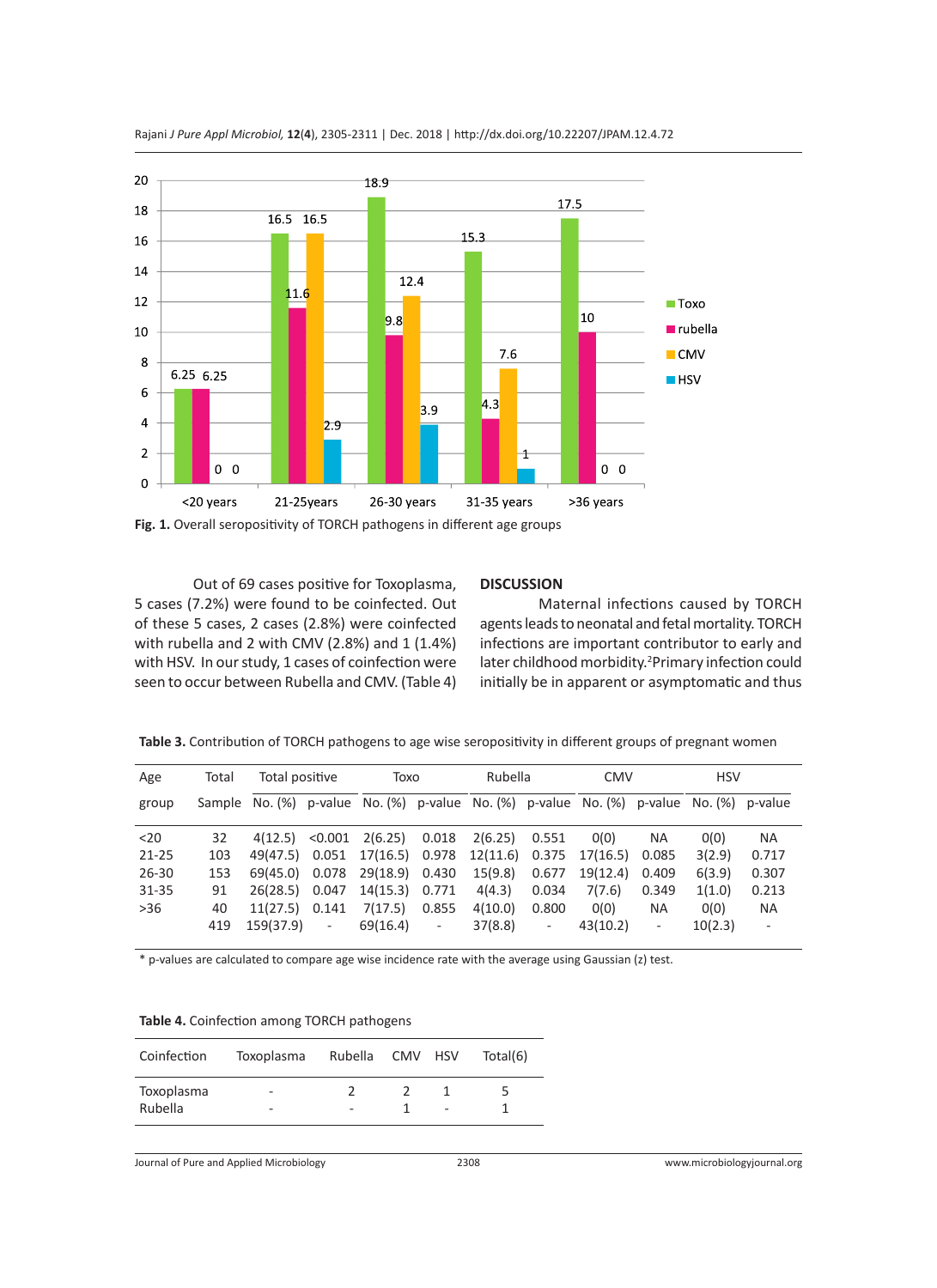difficult to diagnose on clinical basis. Serological diagnosis of TORCH infections should be done before or as soon as pregnancy is confirmed.<sup>6</sup>The overall seropositivity of TORCH infections in our study was 37.9%.Our findings were comparable with a study by Pradhan SV et al where the overall seroprevalence of TORCH pathogens was 33.7%.<sup>7</sup>

T. gondii is the causative agent of Toxoplasmosis and is an obligate intracellular protozoan parasite.<sup>8</sup> Toxoplasmosis is one of the most prevalent chronic infections occuring worldwide.<sup>8</sup> Toxoplasmosis is associated with fetal abnormalities like hydrocephaly, anomalies of the central nervous system, symmetric fetal growth retardation, and nonimmune hydrops.9 Such scenarios demand maternal screening of anti-toxoplasma antibodies by ELISA. Toxoplasmaspecific IgM antibodies are helpful in suggesting the time of infection. However, IgM antibodies have been known to persist till eighteen months post infection.<sup>10</sup> Negative Toxoplasma-specific IgM results are reassuring. However, positive results should be interpreted with caution, and followed by serial titers after three weeks. $10A$ bout 20 – 90% of the world adult population is exposed to *T. gondii*. 11

In our study, the prevalence of antitoxoplasma specific IgM antibody was 16.5% in antenatal females with bad obstetric history. In India, toxoplasmosis seroprevalence is variably reported and ranges from from 5- 80% .12-16 Our findings were comparable with studies of Rajendra *et al.,* (2006), Yasodhara et al (2001), Sadik MS, et al.and Turbadkar D *et al.*where the prevalence of anti- toxoplasma specific IgM antibody was 14.66%, 13.1%,18% and 10.5% respectively.13,14,15,16 A recent study from Chandigarh revealed increasing seropositivity to toxoplasma in women with BOH.<sup>17</sup>

The higher rate of seropositivity can be attributed to warm and humid environments, in our geographical region. Farming is the main occupation in this rural area which increases the exposure to the soil contaminated with faeces of cats. Contaminated water, poor sanitation and lack of hygiene are other factors leading to increased prevalence. Vaccination is not available against Toxoplasma thus primary prevention of Toxoplasmosis in pregnant mother can be achieved through education by health care authorities regarding risk factors and adopting preventive measures, which include washing hands frequently, washing all the vegetables and fruits and, proper handling of raw meat while preparation of food.Pregnant females should be adviced to stay away from pets, mainly cats.

Rubella is a mild viral illness characterized by exanthem and posterior cervical lymphadenopathy. WHO estimates that more than 100,000 children are born with CRS (congenital Rubella syndrome) every year.<sup>18</sup> Pregnant women infected in early weeks of pregnancy leads to serious manifestations in the fetus affecting the auditory function, heart and vision as congenital rubella syndrome (CRS).<sup>19</sup> Maternal Rubella infection in first eight weeks of pregnancy infects 90 - 100% .Almost all of the infected fetuses develop major clinical defects.<sup>20</sup> India epidemiological data reveals that 10-20 % of women in childbearing age are susceptible to rubella infection.<sup>21</sup> Half of the rubella infections are subclinical.<sup>21</sup> Rubella infection during pregnancy causes congenital malformation in 10-54 % of newborns.7 In the present study seropositive rate was 8.8% which is comparable with studies of Yasodhara *et al.,* (2001) and Denoj Sebatian *et al.,*  (2008) which revealed rates as 6.5% and 11.3% respectively.14,22MMR vaccine is part of universal immunization programme in India. Rubella prevention is dependent on early immunization. Sero-negative women should be immunized against rubella immediately after delivery.

Cytomegalovirus (CMV) is the most important cause of congenital infection causing long term neurodevelopment sequlae among children.<sup>23</sup>CMV infection can occur in any trimester of pregnancy. The estimated incidence of congenital CMV infection between 0.2 and 2.2% of all live births worldwide.<sup>24</sup> CMV infection is found universally. CMV is more prevalent in low socioeconomic conditions. Low and middle income group strata have higher rate of acquisition of CMV with seroprevalence rates ranging from 80- 100%.24 Most of the women in child bearing age are seropositive by that age.<sup>25</sup>Poor socio-economic conditions like overcrowding and a lack of hand hygiene, and day care centers, promote CMV transmission. <sup>25</sup>Routine antenatal screening along with behavioral and educational intervention is necessary to control CMV transmission.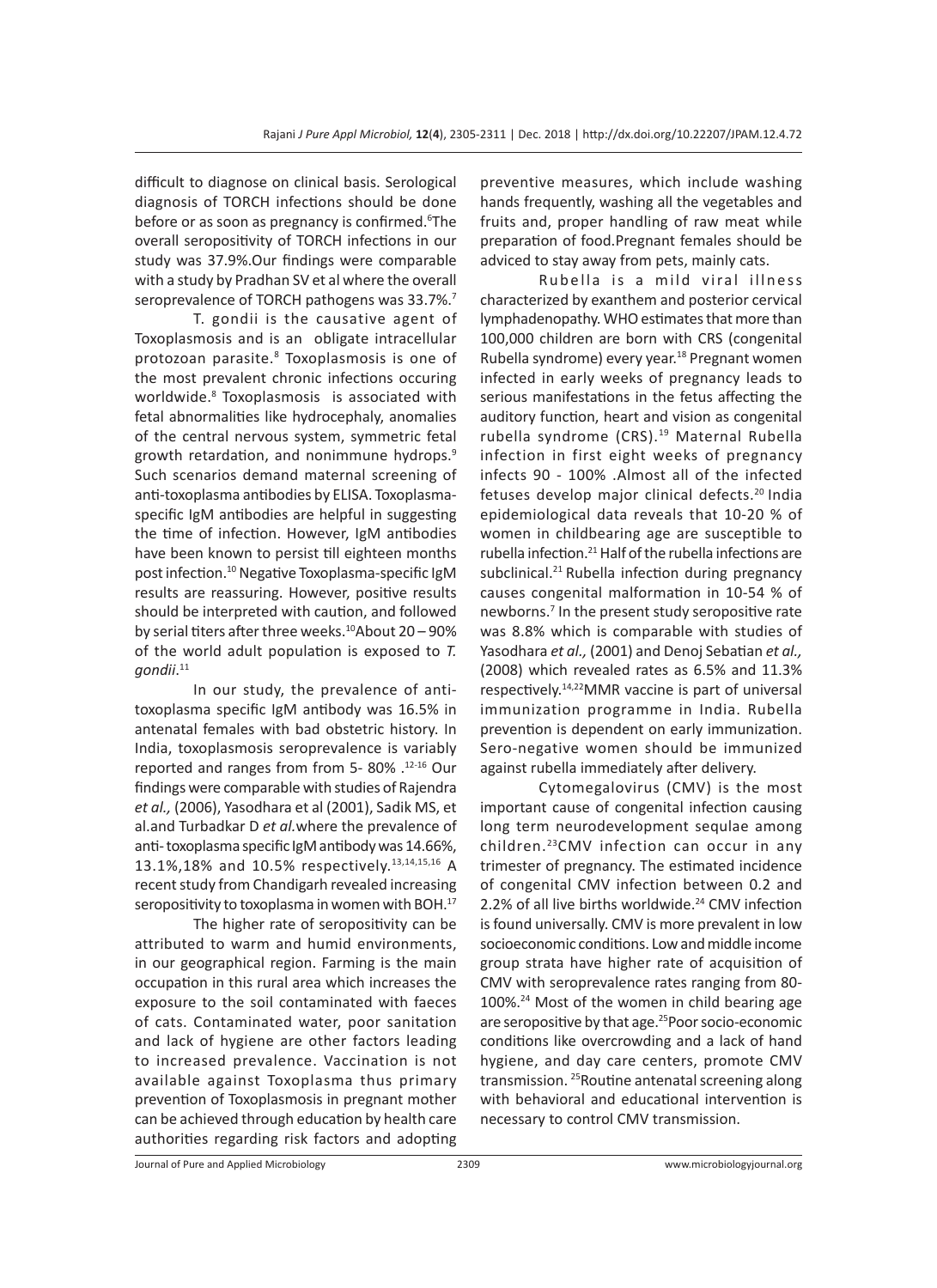The present study showed seropositivity of 10.2 % for IgM antibodies to CMV. The findings were comparable in study by Turbadkar et al and Padmavathy M et al where seropositivity rates were 8.42% and 9.2 % respectively. <sup>2,16</sup>However studies by Yasodhara *et al.,* Rajendra Surpam *et al.,*  and Gumber *et al.,* showed lower seropositivities of 5.8%, 5.33%, 4.67% respectively.<sup>14,13,26</sup> Such low seropostivity may be due to better standards of living.

Herpes simplex virus (HSV) is a ubiquitous, enveloped, and double stranded DNA virus. HSV belongs to the family of Herpesviridae.HSV is transmitted across mucosal membranes and nonintact skin and migrate to nerve tissues, where it persists in a latent state. <sup>27,28</sup>Neonatal herpes infection is a potentially devastating consequence of common genital HSV infection.27,28 There is an increased incidence of genital herpes in pregnancy. Intrauterine HSV infection during early pregnancy is rare. Most neonatal herpes simplex virus infections are perinatally acquired. 28,29 Genital herpes during pregnancy leads to spontaneous abortion, intrauterine growth retardation, preterm labour, and congenital and neonatal herpes infections.<sup>29</sup>Prevention of neonatal disease consists of timely diagnosis and appropriate management in the mother including acyclovir therapy and caesarean delivery in the presence of active genital lesions. Subclinical infection in the mother is common, as only 9% of them have genital herpes at the time of delivery.<sup>30</sup> Serodiagnosis plays an important role in preventing neonatal herpes. The seroprevalence of Ig M antibodies to HSV was 2.3% in our study.

The seroreactivity of TORCH infections is seen maximally between the age group of 18-25 years in our study. This is due to the fact that this a common age group for getting married in India.

## **CONCLUSION**

TORCH infections are a major cause of fetal morbidity and fetal loss. The fetal loss can be avoided by early identification and effective therapy. Pregnant women should be educated during antenatal visits regarding TORCH infections and their prevention. Universal vaccination remains a strong tool in eliminating congenital rubella syndrome. The epidemiology of TORCH needs better understanding which will guide the development of new strategies for the prevention of congenital infections. New approaches for prevention and treatment of congenital TORCH infection are necessary, including antiviral interventions and the development of a vaccine strategy. Good hygiene contributes immensely towards overall improved perinatal health and infection prevention.

## **REFERENCES**

- 1. Stegmann BJ, Carey JC .TORCH Infections. Toxoplasmosis, Other (syphilis, varicella-zoster, parvovirus B19), Rubella, Cytomegalovirus (CMV), and Herpes infections. *Curr Womens Health Rep.* 2002; **2**(4):253-8.
- 2. Padmavathy M, Mangala Gowri, Malini J, Umapathy BL, Navaneeth BV, Mohit Bhatia, Shruthi Harle.Seroprevalence of TORCH Infections and Adverse Reproductive Outcome in Current Pregnancy with Bad Obstetric History. *J. Clin. Biomed. Sci.* 2013; **3**(2):62-71.
- 3. Natalie Neu, Jennifer Duchon, Philip Zachariah. *TORCH Infections Clin Perinatol,* 2015; **42**: 77–103.
- 4. Robert F. Pass and Brenna Anderson. Motherto-Child Transmission of Cytomegalovirus and Prevention of Congenital Infection. *J. Pediatric Infect Dis. Soc.* 2014; **3**(1): S2–S6.
- 5. Shweta Sharma , Nandini Duggal , Saumya Agarwal , R. K. Mahajan , Anuradha, Charoo Hans. Seroprevalence of Toxoplasma, Rubella and CMV infections in Antenatal Women in a Tertiary care hospital in North India. *J. Commun. Dis.* 2015; **47**(2): 23-26.
- 6. Rajnish Kumar Yadav, Siddhartha Maity, Sudipta Saha .A review on TORCH: groups of congenital infection during pregnancy. *Journal of Scientific and Innovative Research.* 2014; **3**(2): 258-264.
- 7. SV Pradhan*.*Epidemiological and serological profiles of TORCH infection in pregnancy. *Journal of Pathology of Nepal.* 2015; **5**(9):705-708.
- 8. Astrid M. Tenter, Anja R. Heckeroth, and Louis M. Weiss. Toxoplasma gondii: from animals to humans. *Int J Parasitol.* 2000; **30**(12-13): 1217–1258.
- 9. Thomas J Bader,George A Macones and David A Asch. Prenatal Screening for Toxoplasmosis. *Obstetrics & Gynecology.* 1997; **90**( 3):457-464.
- 10. CDC DPDx Toxoplasmosis Laboratory Diagnosishttps://www.cdc.gov/dpdx/ toxoplasmosis/dx.htm
- 11. Jaroslav Flegr, Joseph Prandota, Michaela Sovièková and Zafar H. Israili.Toxoplasmosis–A